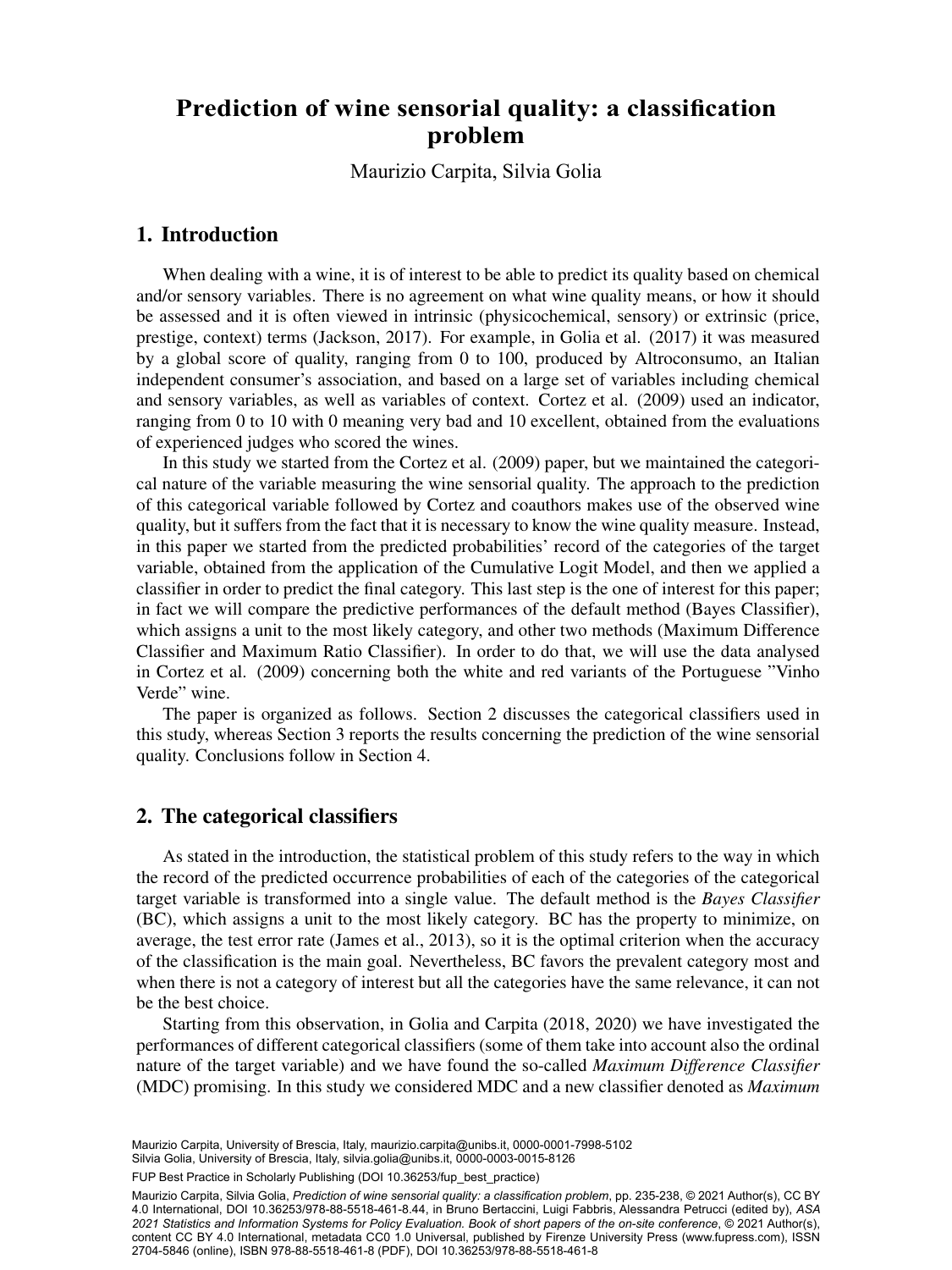*Ratio Classifier* (MRC). Both classifiers are based on the comparison between the predicted probabilities and the sample frequencies and they are defined as follows.

Let  $pr_i$  be the predicted probability of the category  $c_i$   $(i = 1, 2, \ldots, k)$  of the categorical variable  $C$ , and let  $fr_i$  be the corresponding frequency computed from observed data. The MDC computes the deviations of  $pr_i$  from  $fr_i$  and takes the category corresponding to the maximum difference, that is:

$$
MDC: \arg\max_{i \in (c_1, c_2, ..., c_k)} (pr_i - fr_i).
$$

This classifier represents the extension of what proposed by Cramer (1999) for the dichotomous case.

The MRC computes the relative deviations of  $pr_i$  from  $fr_i$  and takes the category corresponding to the maximum ratio, that is:

$$
MRC: \arg\max_{i \in (c_1, c_2, \ldots, c_k)} (pr_i / fr_i).
$$

#### 3. The prediction of wine quality

The data under study concern the sensorial quality of the white and red variants of the Portuguese "Vinho Verde" wine (Cortez et al., 2009). The wine quality was measured by a sensory preference variable, from now on denoted as SPV, using a 0-10 scale. For each wine, eleven of the most common physicochemical variables were recorded; they represent the explanatory variables for the SPV, which is the target variable. Table 1 reports the frequencies of SPV scores observed in the white and red wine data sets; not all the available scores were used and some of them own a low frequency.

Table 1: Frequencies of the sensory preferences observed in the white and red wine data sets

| <b>Scores</b>                                         |  |                                     |  |  |  |
|-------------------------------------------------------|--|-------------------------------------|--|--|--|
| White wines 0.004 0.033 0.297 0.449 0.180 0.036 0.001 |  |                                     |  |  |  |
| Red wines                                             |  | 0.006 0.033 0.426 0.399 0.124 0.011 |  |  |  |

The model used to study and predict the occurrence probabilities of each of the categories of the SPV, is the *Cumulative Logit Model* (CLM) (Agresti, 2010), defined as follows. Let Y be a categorical target variable with k ordinal categories  $\{1, 2, \ldots, k\}$ , and let  $\{X_1, \ldots, X_n\}$  be a set of explanatory variables; for the statistical unit s, the CLM has the following form:

$$
logit[P(Y_s \le i)] = log \frac{P(Y_s \le i)}{1 - P(Y_s \le i)} = \alpha_i + \sum_{m=1}^p \beta_m x_{sm}, \quad \text{for } i = 1, 2, \dots, k - 1.
$$

Once estimated the parameters, it is possible to use the model for predictive purposes, so the CLM gives the k predicted probabilities that are passed to the categorical classifier.

In order to evaluate the predictive performance of a classifier, some indicators computed from the confusion matrix can be used. In this study they are: the *Sensitivity* (Sen) of each category, the *Maximum Distance Between Sensitivities* (MDBSen), the *Overall Accuracy* (OvAc), the *Macro Average F1 score* (MAF1) and the *Kappa statistic* (Kappa) (Raschka and Mirjalili, 2019). Sen<sub>i</sub> expresses how well the classifier recognizes a unit belonging to the category  $c_i$ . MDBSen, defined as:

$$
MDBSen = \max_{i \neq j} |Sen_i - Sen_j|,
$$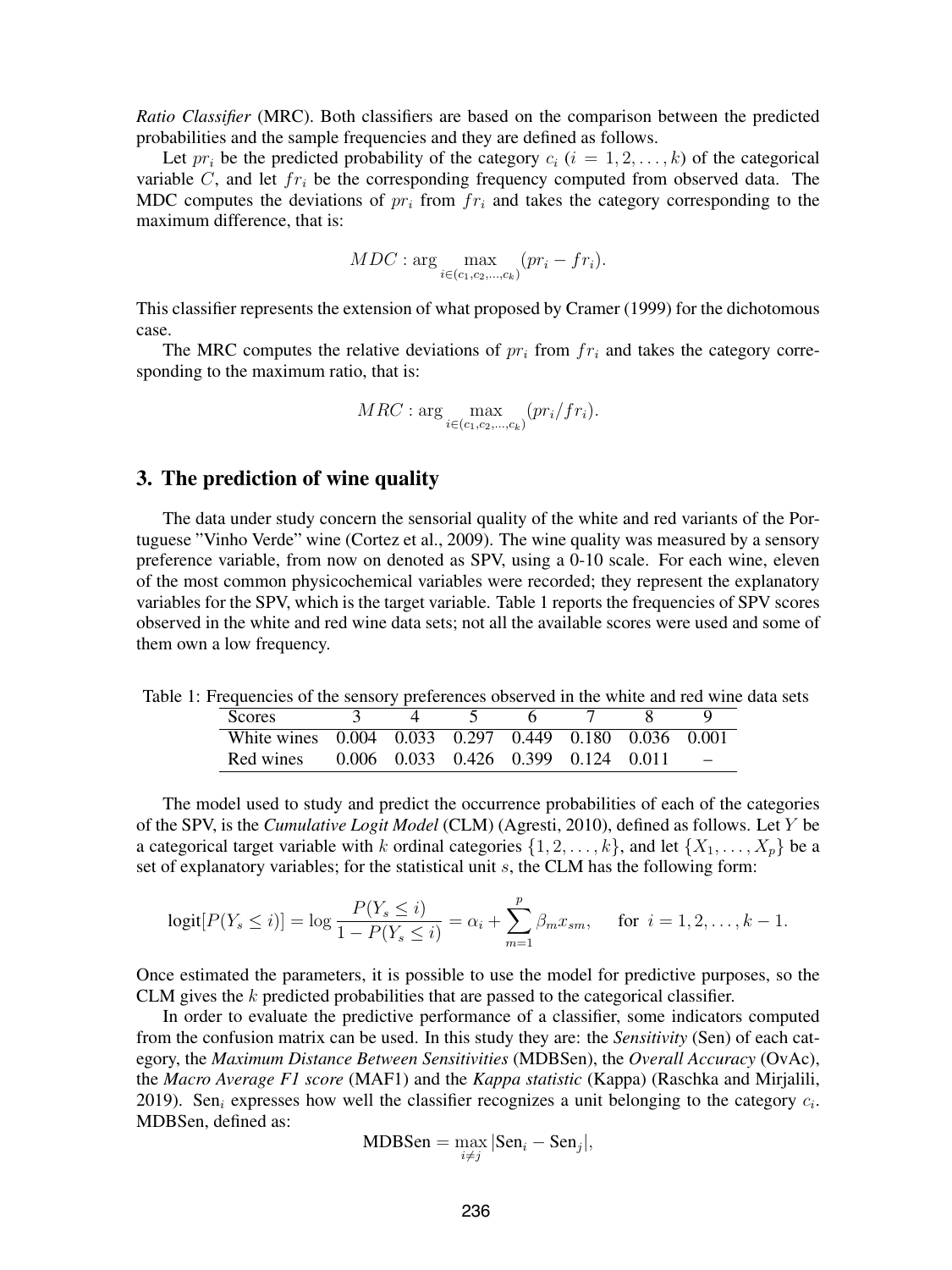highlights the balanced or unbalanced ability of the classifier to assign a unit to the right category, the lower the MDBSen, the more balanced the classification. The OvAc is the rate of correct classification and it is the indicator maximized by BC. The MAF1 is another indicator to measure the accuracy of the classifier and it is obtained as the average of the F1 scores classby-class. The choice of MAF1 instead of the weighted average F1 score, is linked to the will to attribute the same relevance to all classes. Kappa is used to measure the agreement between the actual and the predicted classifications of a dataset, while correcting for agreement occurred by chance.

Table 2 reports the value of these statistics computed on the base of the in-sample prediction of the SPV of all the available wines. For the sake of clarity, we added the percentage variation of OvAc, MAF1 and Kappa with respect to the value obtained applying BC in the last three rows.

| Table 2: Performance Indicators for white and red wines |       |             |            |           |            |            |  |
|---------------------------------------------------------|-------|-------------|------------|-----------|------------|------------|--|
|                                                         |       | White wines |            | Red wines |            |            |  |
|                                                         | BC    | <b>MDC</b>  | <b>MRC</b> | BC        | <b>MDC</b> | <b>MRC</b> |  |
| Sen <sub>3</sub>                                        | 0.000 | 0.000       | 0.200      | 0.000     | 0.000      | 0.600      |  |
| $Sen_4$                                                 | 0.031 | 0.049       | 0.258      | 0.000     | 0.019      | 0.208      |  |
| $Sen_5$                                                 | 0.493 | 0.668       | 0.386      | 0.739     | 0.720      | 0.355      |  |
| $Sen_6$                                                 | 0.757 | 0.444       | 0.342      | 0.614     | 0.527      | 0.392      |  |
| Sen <sub>7</sub>                                        | 0.222 | 0.522       | 0.301      | 0.271     | 0.482      | 0.357      |  |
| $Sen_8$                                                 | 0.000 | 0.000       | 0.091      | 0.000     | 0.000      | 0.556      |  |
| $Sen_9$                                                 | 0.000 | 0.000       | 0.800      |           |            |            |  |
| <b>MDBSen</b>                                           | 0.757 | 0.668       | 0.709      | 0.739     | 0.720      | 0.392      |  |
| OvAc                                                    | 0.527 | 0.493       | 0.336      | 0.593     | 0.577      | 0.369      |  |
| MAF1                                                    | 0.215 | 0.229       | 0.200      | 0.272     | 0.285      | 0.253      |  |
| Kappa                                                   | 0.230 | 0.252       | 0.131      | 0.329     | 0.327      | 0.161      |  |
| Var. OvAc                                               |       | $-6.429$    | $-36.251$  |           | $-2.740$   | $-37.829$  |  |
| Var. MAF1                                               |       | 6.499       | $-6.912$   |           | 4.781      | $-6.997$   |  |
| Var. Kappa                                              |       | 9.617       | $-43.184$  |           | $-0.363$   | $-50.891$  |  |

In the face of an expected but limited reduction in OvAc (6.4% for white wines and 2.7% for red wines), MDC performs better than BC with respect to MAF1 and Kappa and shows more balanced values of the sensitivities, especially for the white wines. MRC outperforms both BC and MDC in terms of balancing the sensitivities, but loses a lot in terms of OvAc and Kappa.

Given that the lowest and highest sensory preferences have low frequency, we merged the first two and the last two categories for both the two varieties of wine, obtaining a SPV on a 5-category ordinal scale for white wine and on a 4-category ordinal scale for red wines.

Table 3 reports the indicators of Table 2 with the exception of the sensitivities of the single categories. The results show the same behaviour observed in Table 2. It is of interest to note that also in this case there are some categories with a low frequency and others that absorb the majority of the statistical units.

# 4. Conclusions

In this paper we investigated the impact of different classifiers in the capability to predict the wine sensorial quality of the Portuguese "Vinho Verde" wine. We have studied this variable applying the CLM for prediction purposes. We have transformed the prediction of the occurrence probabilities of each of its categories into a single sensory preference through three